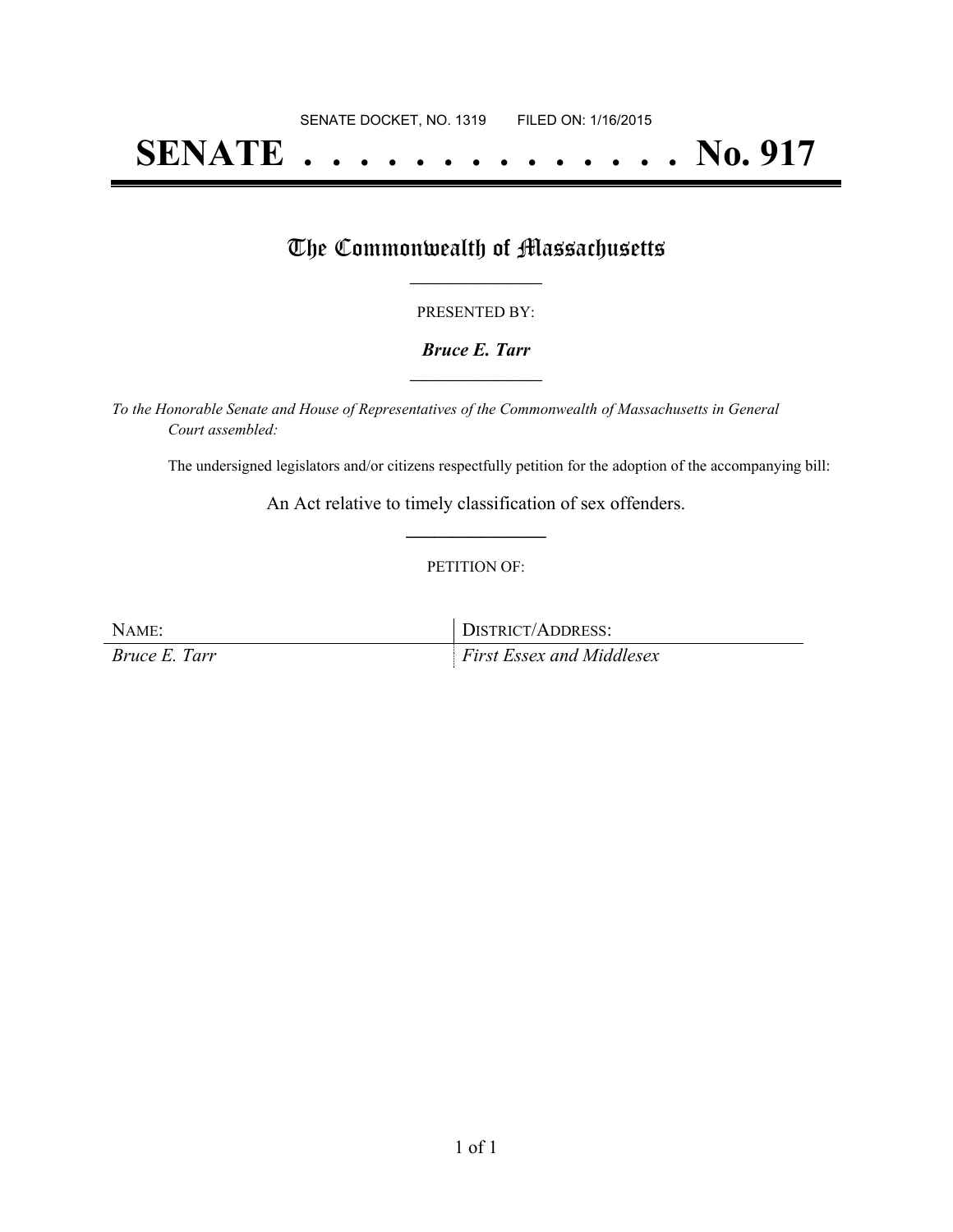## SENATE DOCKET, NO. 1319 FILED ON: 1/16/2015 **SENATE . . . . . . . . . . . . . . No. 917**

By Mr. Tarr, a petition (accompanied by bill, Senate, No. 917) of Bruce E. Tarr for legislation relative to timely classification of sex offenders. The Judiciary.

### [SIMILAR MATTER FILED IN PREVIOUS SESSION SEE SENATE, NO. *814* OF 2013-2014.]

## The Commonwealth of Massachusetts

**In the One Hundred and Eighty-Ninth General Court (2015-2016) \_\_\_\_\_\_\_\_\_\_\_\_\_\_\_**

**\_\_\_\_\_\_\_\_\_\_\_\_\_\_\_**

An Act relative to timely classification of sex offenders.

Be it enacted by the Senate and House of Representatives in General Court assembled, and by the authority *of the same, as follows:*

1 SECTION 1. Section 178L of chapter 6 of the General Laws, as appearing in the 2014

2 Official Edition, is hereby amended by striking out the figure "60", in line 11, and inserting in

3 place thereof the following figure:- 90.

4 SECTION 2. Said section 178L of said chapter 6 of the General Laws, as so appearing, is

5 hereby further amended by inserting after the word "evidence", in line 22, the following words:-

6 "; provided, however, that in no case shall the sex offender submit any information less

7 than 30 days prior to release or parole.".

8 SECTION 3. Said section 178L of said chapter 6 of the General Laws, as so appearing,

9 is hereby further amended by inserting after the word "shall", in line 23, the following words:-